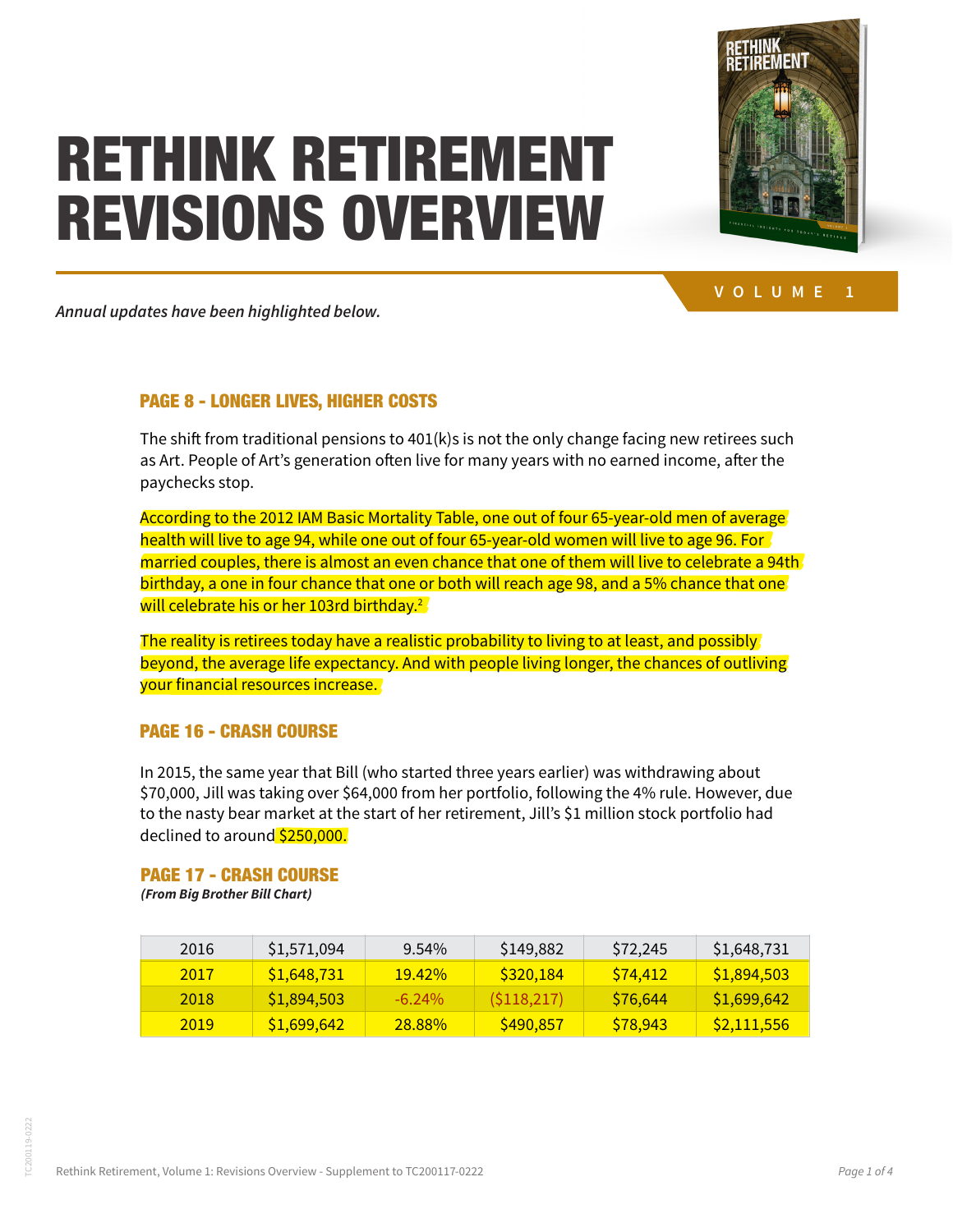# RETHINK RETIREMENT REVISIONS OVERVIEW 10 DETREMENT REVIOLUIO UVEN **IK RETIREMENT REVISIONS OVER**<br> *Big Brother Bill Chart)*<br> *Big Brother Bill Chart*)<br> *Big Brother Bill Chart*)<br> **MPTIONS**<br> **ENDING BALANCE**<br> **ENDING BALANCE**<br> **ENDING BALANCE**<br> **ENDING BALANCE**<br> **ENDING BALANCE**<br> **ENDING** IN MEHMENI MEVISIUNS UVEM

2017 \$1,648,731 19.42% \$320,184 \$74,412 \$1,894,503

### **VOLUME 1** 2002 \$824,514 -23.37% (\$192,514 -23.37% (\$192,514 -33.37% (\$192,514 -33.37% (\$192,514 -33.37% (\$192,514 -33.37<br>2003 \$192,689,116 -23.37% (\$192,514 -33.37% (\$192,514 -33.37% (\$192,514 -33.37% (\$192,514 -33.37% (\$192,514 -2003 **x** 598,150

# PAGE 17 - CRASH COURSE (CONTINUED)

2005 \$714,642 3.00% \$21,439 \$47,762 \$688,319 *(From Big Brother Bill Chart)*

# ASSUMPTIONS ENDING

- Consumers may be pleased to the pleased to the material that they may be pleased and they made for the second <br>Consumers and the second growth and the second growth in the second growth in the second of the second second **• Investment Amount:** \$1,000,000
- 2009 \$383,299 23.45% \$89,884 \$53,757 \$419,426 **• Total Annual Withdrawal:** \$1,337,065 **• Index Illustrated:** SP500
- **• Time Period:** 1996 2019
	-
- assets providing the income. A true net income from various financial products also adjusts for **• COLA on Desired Income:** 3.00%  $20.367$   $360%$

# 2007 \$732,873 \$732,873 \$732,873 \$25,797 \$732,874 \$70,671 \$707,873 \$707,999

- 2008 \$707,999 -38.49% (\$272,509) \$52,191 \$383,299 **• Average One Year Index Return:** 9.11%
	-
- This index inustrated.<br>This is revealed the magnetic reveal the magnetic received by consumers. The net growth to a set a set of the n ime Period: 1996 -<mark>2019</mark> Total Change in Account Value: <mark>111.16%</mark>
- 
- consumer enour consumers recognizes the amount consumers actually get to consumer and various  $\frac{111.10}{N}$ **• Annual Income Withdrawal:** 4.00%

| <b>PAGE 18 - CRASH COURSE</b>     |  |
|-----------------------------------|--|
| (France Little Cinter, CH Charact |  |

| <b>PAGE 18 - CRASH COURSE</b><br>(From Little Sister Jill Chart) |           |          |            |          |           |
|------------------------------------------------------------------|-----------|----------|------------|----------|-----------|
| 2016                                                             | \$308,973 | 9.54%    | \$29,476   | \$66,115 | \$272,334 |
| 2017                                                             | \$272,334 | 19.42%   | \$52,887   | \$68,098 | \$257,123 |
| 2018                                                             | \$257,123 | $-6.24%$ | (\$16,044) | \$70,141 | \$170,938 |
| 2019                                                             | \$170,938 | 28.88%   | \$49,367   | \$72,245 | \$148,060 |

**• Investment Amount:** \$1,000,000

### $T_{\rm T}$  is the much that returns are much that returns. Moving to about inflation  $T_{\rm T}$ **ASSUMPTIONS**

| <b>Investment Amount:</b> |  |
|---------------------------|--|
|---------------------------|--|

- **• Index Illustrated:** SP500
- **• 1999 2019**
- **tax rates, no higher than 20%**  $\sim$  4.00%. See that  $\sim$  1.00% on the other hand, means  $\sim$  1.00% of  $\sim$  1.00% of  $\sim$  1.00% of  $\sim$  1.00% of  $\sim$  1.000  $\sim$  1.000  $\sim$  1.000  $\sim$  1.000  $\sim$  1.000  $\sim$  1.000  $\sim$  1.000 • **Independent Illustrated:** SPS 5000 in the set of the set of the set of the set of the set of the set of the set of the set of the set of the set of the set of the set of the set of the set of the set of the set of the s **• Time Period:** 1999 - 2019 **• Annual Income Withdrawal:** 4.00%
- **• COLA on Desired Income:** 4.00% **1.00% 1.00%**
- ENDING BALANCE
- lower-cost area of the U.S. might help to maintain or even increase purchasing power, though. ENDING BALANCE **• Average One Year Index Return:** 6.58%
- On the other hand, many tax-saving tactics can add value. For instance, waiting to take profits **• Average One Year Index Return:** 6.58% **• Total Annual Withdrawal:** \$1,147,066
- until an investment is held for more than a year will qualify for lower long-term capital gains **• Total Annual Withdrawal:** \$1,147,066 **• Total Change in Account Value:** -85.19%
- Bill didn't succeed because of skillful investing, in this example—his holdings had the same PAGE 26 - TAXES AND INFLATION IMPACT RETURNS

# **IRS TAX RATE TABLES FOR 2020<sup>7</sup>** initial value as Jill's. Both Bill and Jill had the same withdrawal strategy. **The huge difference in**

#### TABLE 1: MARRIED INDIVIDUALS FILING JOINT RETURNS AND SURVIVING SPOUSES **results is solely because of when they retired, and because of the stock market returns in their first three years away from their jobs. first three years away from their jobs.**

| If Taxable Income Is: | The Tax Is:                                  |
|-----------------------|----------------------------------------------|
| $$0 - $19,750$        | 10% of the taxable income                    |
| $$19,751 - $80,250$   | $$1,905 + 12\%$ of the amount over $$19,750$ |
| $$80,251 - $171,050$  | \$8,907 + 22% of the amount over \$80,250    |
| $$171,051 - $326,600$ | \$28,179 + 24% of the amount over \$171,050  |
| $$326,601 - $414,700$ | \$64,179 + 32% of the amount over \$326,600  |
| $$414,701 - $622,050$ | \$91,379 + 35% of the amount over \$414,700  |
| $$622,051+$           | \$161,379 + 37% of the amount over \$622,050 |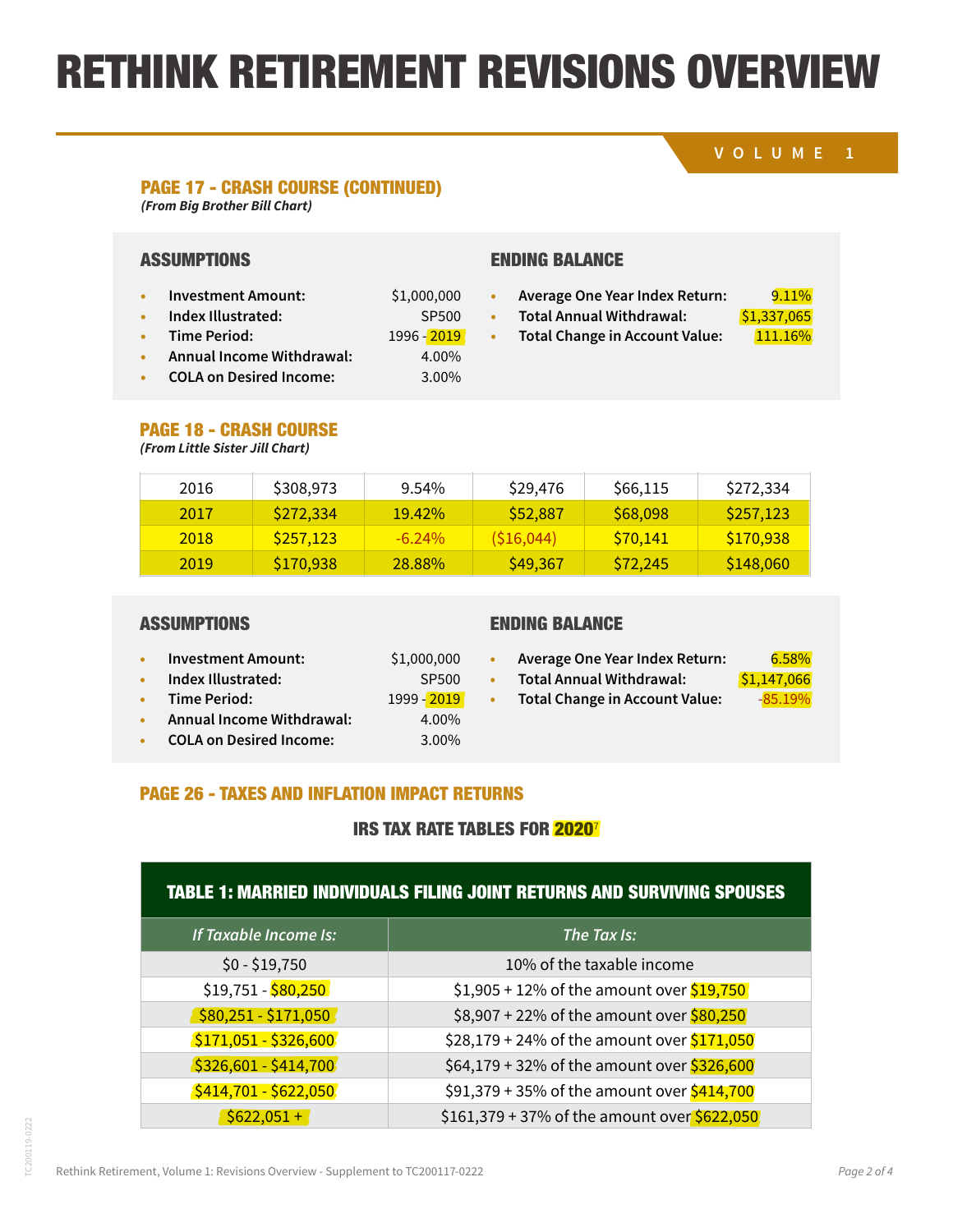# RETHINK RETIREMENT REVISIONS OVERVIEW

### **VOLUME 1**

### PAGE 27 - TAXES AND INFLATION IMPACT RETURNS (CONTINUED)

| <b>TABLE 2: HEADS OF HOUSEHOLD</b> |                                               |  |
|------------------------------------|-----------------------------------------------|--|
| If Taxable <i>Income Is:</i>       | The Tax Is:                                   |  |
| $$0 - $14,100$                     | 10% of the taxable income                     |  |
| $$14,101 - $53,700$                | $$1,360 + 12\%$ of the amount over $$14,100$  |  |
| $$53,701 - $85,500$                | \$5,944 + 22% of the amount over \$53,700     |  |
| $$85,501 - $163,300$               | $$12,698 + 24\%$ of the amount over $$85,500$ |  |
| $$163,301 - $207,350$              | \$30,698 + 32% of the amount over \$163,300   |  |
| $$207,351 - $518,400$              | \$44,298 + 35% of the amount over \$207,350   |  |
| $$518,401+$                        | \$149,298 + 37% of the amount over $$518,400$ |  |

| <b>TABLE 3: UNMARRIED INDIVIDUALS</b><br>(Other than surviving spouses and heads of households) |                                                 |  |
|-------------------------------------------------------------------------------------------------|-------------------------------------------------|--|
| If Taxable Income Is:                                                                           | The Tax Is:                                     |  |
| $$0 - $9,875$                                                                                   | 10% of the taxable income                       |  |
| $$9,876 - $40,125$                                                                              | \$952.50 + 12% of the amount over $$9,875$      |  |
| $$40,126 - $85,525$                                                                             | \$4,453.50 + 22% of the amount over \$40,125    |  |
| $$85,526 - $163,300$                                                                            | \$14,089.50 + 24% of the amount over \$85,525   |  |
| $$163,301 - $207,350$                                                                           | \$32,089.50 + 32% of the amount over \$163,300  |  |
| $$207,351 - $518,400$                                                                           | \$45,689.50 + 35% of the amount over \$207,350  |  |
| $$518,401+$                                                                                     | \$150,689.50 + 37% of the amount over \$518,400 |  |

### TABLE 4: MARRIED INDIVIDUALS FILING SEPARATE RETURNS

| If Taxable Income Is: | The Tax Is:                                    |
|-----------------------|------------------------------------------------|
| $$0 - $9,875$         | 10% of the taxable income                      |
| $$9,876 - $40,125$    | \$952.50 + 12% of the amount over $$9,875$     |
| $$40,126 - $85,525$   | \$4,453.50 + 22% of the amount over \$40,125   |
| $$85,526 - $163,300$  | \$14,089.50 + 24% of the amount over 85,525    |
| $$163,301 - $207,350$ | \$32,089.50 + 32% of the amount over \$163,300 |
| $$207,351 - $311,025$ | \$45,689.50 + 35% of the amount over \$207,350 |
| $$311,026+$           | \$80,689.50 + 37% of the amount over \$311,025 |